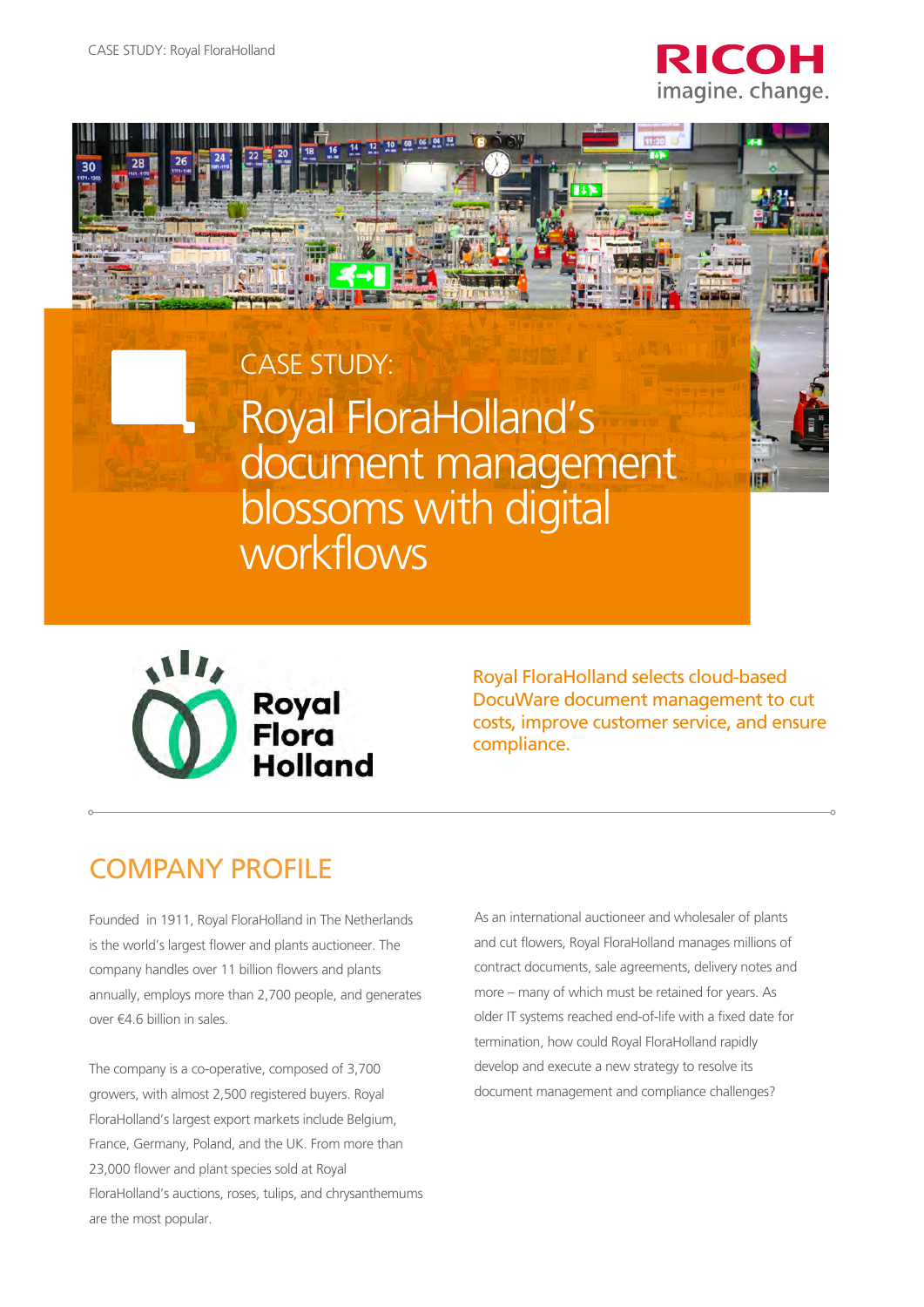"It was critical to rethink our approach to ensure we had the ability to manage millions of documents for growers and meet our compliance goals."

Tom van der Zee, Business Technology Manager, Royal FloraHolland



## **OBJECTIVES**

Royal FloraHolland embodies a fine tradition of flower and plant auctions; starting at 6:00am the company sells around 30 million plants and flowers each day, using the worldfamous Dutch clock auction system.

Behind these colourful scenes, Royal FloraHolland stores and manages millions of transaction documents, often with seven-year legal storage requirements, and in some cases longer. In many ways the stored documents, which include contracts, delivery notes, and sale agreements, are the grower's business records. The archives are therefore in constant use, as the company responds to calls and emails to answer enquiries from growers and related partners such as buyers and logistics operators.

In total, Royal FloraHolland's archive holds 169 million items, growing at around 100,000 transactions daily. The original archive solution was hosted on-premises, along with many other business systems. As part of a larger drive to improve IT efficiency, Royal FloraHolland started a programme to retire its on-premises server estate, and move to cloud-based services. In the transformation, third-party service and support agreements would expire at the end of March 2021.

 If any on-premises systems continued beyond the cut-off date, then the entire service contract would renew.

One-by-one, systems were successfully transitioned to cloud operations. Naturally, attention then started to focus on the handful of solutions remaining on-premises, one of which was document archiving.

With the clock ticking, Tom van der Zee joined Royal FloraHolland as Business Technology Manager, Business Support. He comments, "Initially, the Royal FloraHolland team had planned to migrate to self-developed software running in AWS Cloud. But it soon became clear that the development project struggled to deliver good system functionality, and that it was unlikely to meet the timelines."

He continues, "If we missed the deadline for any system, then we faced significant costs, perhaps more than €500,000. With a clear, unmovable cut-off date fast approaching, it was critical to rethink our approach to ensure we had the ability to manage millions of documents for growers and meet our compliance goals."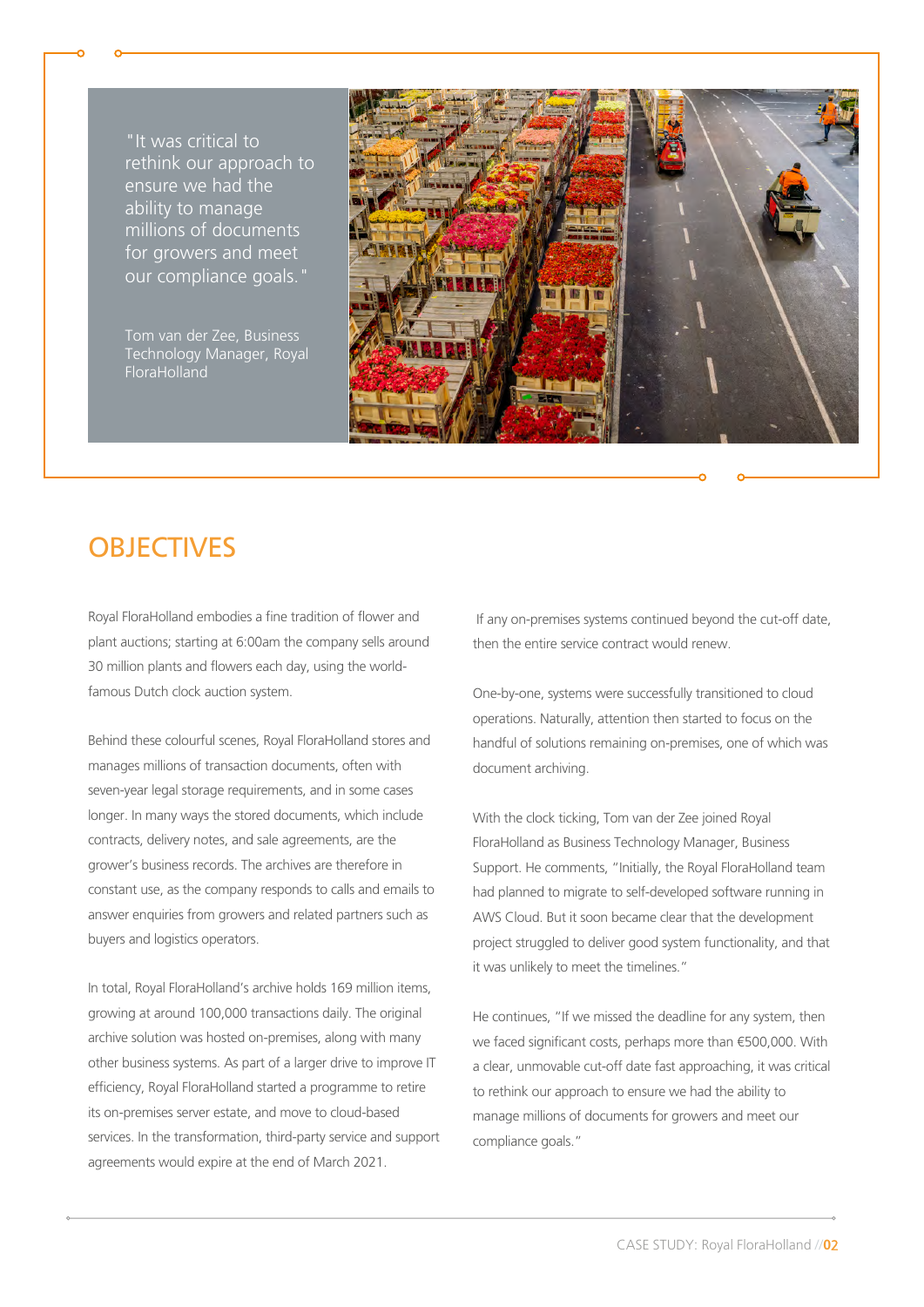

## SOLUTIONS

With the change of strategy in place, Royal FloraHolland issued RFPs to major vendors, aiming to deploy a new cloud-based document archive solution and migrate every document within five months. Nancy Wichers, Project Lead, comments, "Royal FloraHolland chose DocuWare because it offers complete archiving, comprehensive search, and full compliance functionality, delivered as Software-as-a-Service."

She continues, "We engaged the Ricoh team for urgent implementation within very tight timescales, and to help us plan and manage document migration. Ricoh moved very quickly, remaining focused on the objective. Even as contracts were being signed Ricoh removed administrative and operational barriers, started work, and mapped out our path to success."

Most of the time was devoted to locating and migrating existing documents from the former system to DocuWare. Ricoh developed new tools to automate and accelerate the migration, and solved technical issues inherited from the legacy platforms. Nancy Wichers remarks, "We 'sold' the move to DocuWare as technical migration only, to deal with the end-of-life server estate without promising revolutionary new capabilities. In practice, users immediately saw business benefits, because DocuWare offers greater, and more mature, capabilities than the previous solution. DocuWare is easy to use, always reliable, and very fast – query response, even with 169 million documents, is sub-second."

Ricoh took a shoulder-toshoulder approach and took full ownership of the implementation. Royal FloraHolland and Ricoh developed a real partnership, and the Ricoh team did not let administration or excuses deflect them from delivering on the objective – a welcome and positive approach.

Tom van der Zee, Business Technology Manager, Royal FloraHolland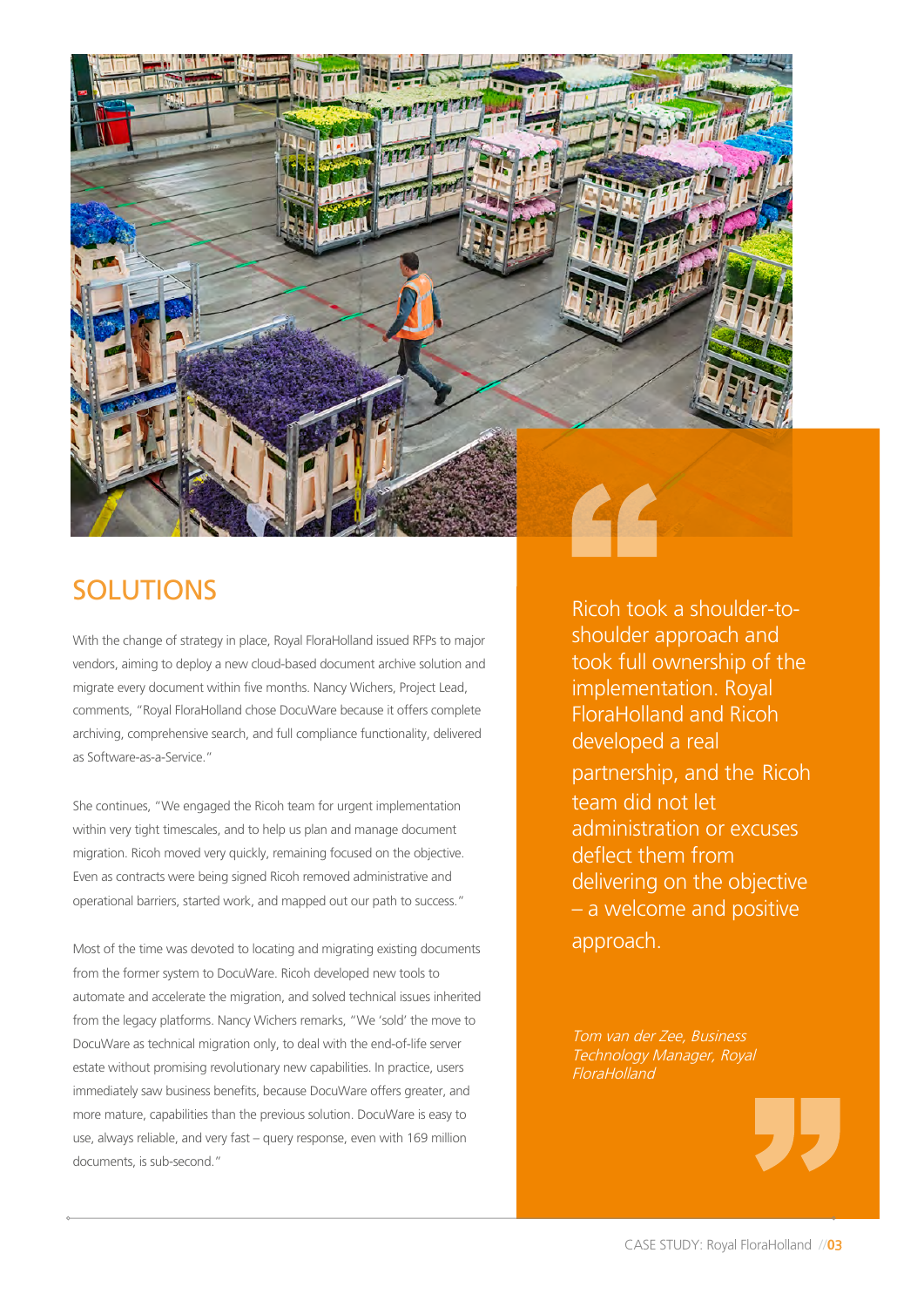DocuWare helps us respond very quickly and accurately to growers, the owners of the business, as well as ensure their business records are properly stored in full legal compliance.

Nancy Wichers, Project Lead, Royal FloraHolland

### **BENEFITS**

Royal FloraHolland completed the transition in mid-March, two weeks ahead of schedule, and Nancy Wichers affirms, "The Ricoh and DocuWare project implementation and strategy was a great success."

Unlike many organizations that have archiving systems running purely as background tasks, Royal FloraHolland makes constant, active use of the DocuWare solutions. Customers and growers expect near-instant answers to their email and phone questions, and the team searches the archive almost continuously.

Nancy Wichers comments, "Even after implementation, Ricoh was able to improve response further, and we are delighted with DocuWare's performance. DocuWare helps us respond very quickly and accurately to growers, the owners of the business, as well as ensure their business records are properly stored in full legal compliance."

With the solution in place, Royal FloraHolland is now looking at local disk storage and SharePoint stores, and switching these to DocuWare. Users have quickly become familiar with the intuitive DocuWare interface, and consolidation of these multiple systems would bring both compliance and cost benefits.

Tom van der Zee remarks, "Reviewing the project, I think we knew at the start that with Ricoh it would be successful. The combination of trust, ownership, and partnership gave us the confidence to under-promise and over-deliver. We now consider this as much more than a technical migration, and users now talk with me about further uses for DocuWare because of the solution's higher maturity and capability."

Concluding, Tom van der Zee says, "Royal FloraHolland is a company on the move, where we are keen to use new technology to make a difference. Here, we have a can-do mentality that creates an attractive place to work, and offers a thriving market for growers and buyers, and the project with Ricoh and DocuWare captured that spirit."